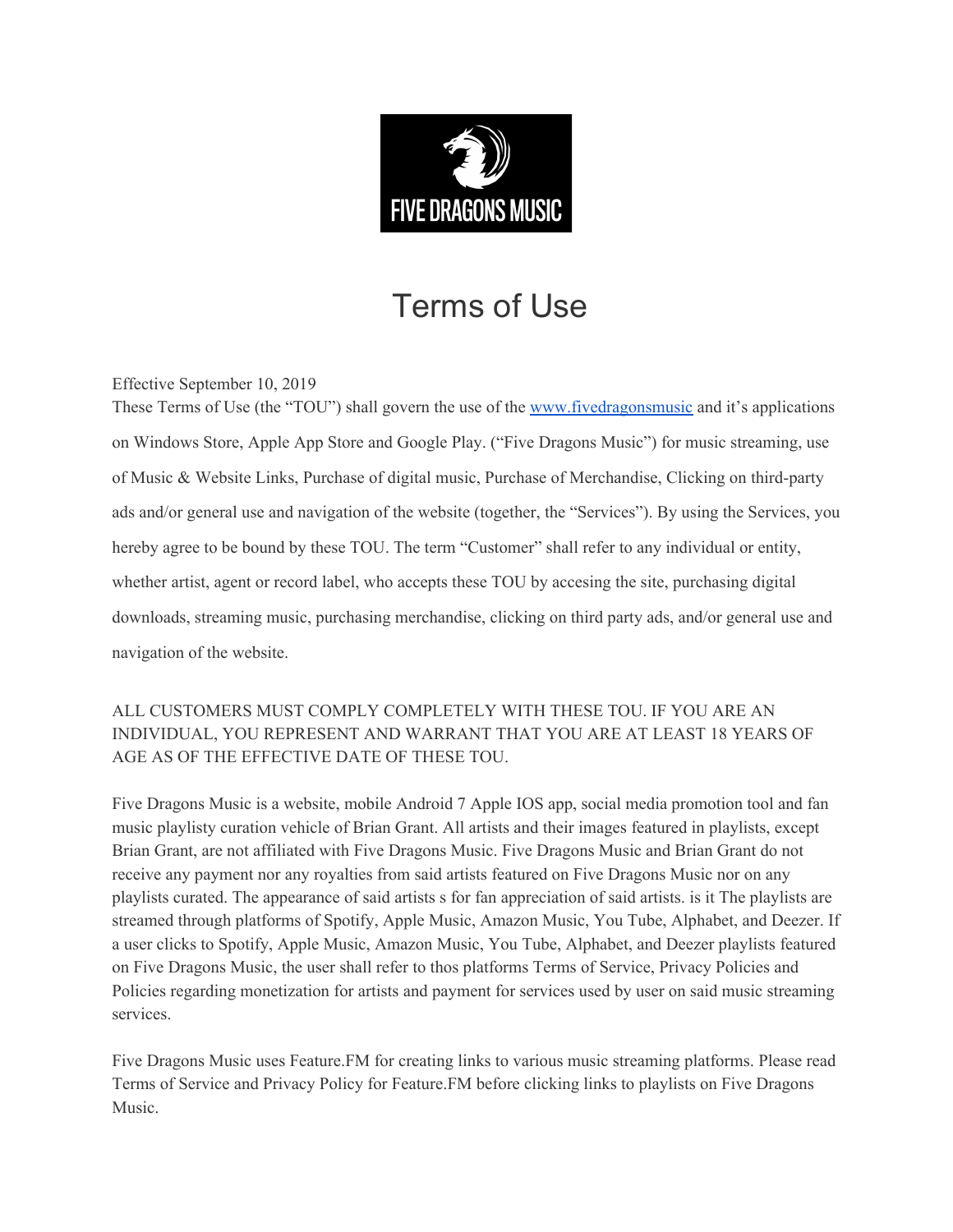All images of artists used in this site are the property of said artists and record labels. All Rights Reserved.

By Entering using this site, or navigating it, you accept responsibility for any actions taken on site. Neither Five Dragons Music or it's site owner Brian Grant are responsible for any malware, or internet intrusions on your computer, routers, smart phone devices, servers, tablets, smart televisions or any other device you have used to access this website. Please see Privacy Policy for terms regarding information collection.

All copyrights for original music on this site are owned by Brian Grant and can be provided for on demand or the USA Copyright Office. Any Covers of music written by other person, or entities have mechanical licenses which can be provided upon demand.

Purchases of Digital Music done through site are done via third party vendors such Pay Pal, Wix.com, Stripe, Bandcamp, Apple Music, Amazon, iTunes and Google Play. Please check Apple, Google and Amazon regarding return policies and disclosures. those services for refund. Sales done by Pay Pal or Stripe are final and no refunds will be issued. Merchandise purchased is done via third party TeeSpring. Please contact TeeSpring regarding return and refund policy and their terms and conditions.

Five Dragons Music and Brian Grant are not responsible for any damages or actions occuring with merchandise purchased via Teespring or any other third party vendor. -Enacted September 10, 2019

## Update March 05, 2020

Five Dragons Music acting as playlist curator is acting as a fan curated playlist. A submittee is hearby known as an individual, business or entity that submits music through or music submission portal. Submittees that press send on the Music Submission form accept all terms and conditions. No plays, services or actions are guaranteed by pressing send button. No monetary payment is charged or received from submittees. Submittees are considered fans and supporting a fan curated playlist. Five Dragons Music website reserves the right to reject any submission and remove any tracks from playlists on streaming services and stores named but not limited to Spotify, Apple Music, ITunes, YouTube, Alphabell, LLC, Google Music, Deezer and Tidal.

Five Dragons Music reserves the right to keep submitted music for an indefinite amount of time on playlists on said music streaming platforms. Submittees that wish their music to be removed from playlists must submit via email, facebook, twitter, messenger or other social media a request to remove music. Five Dragons Music does not guarantee removal and will consider it only as a friendly courtesy to the submittee

Five Dragons Music uses Features.FM as a third-party vendor and service and has no connection and relationship other than a standard client relationship. Please see Feature FM for terms of service and policy.